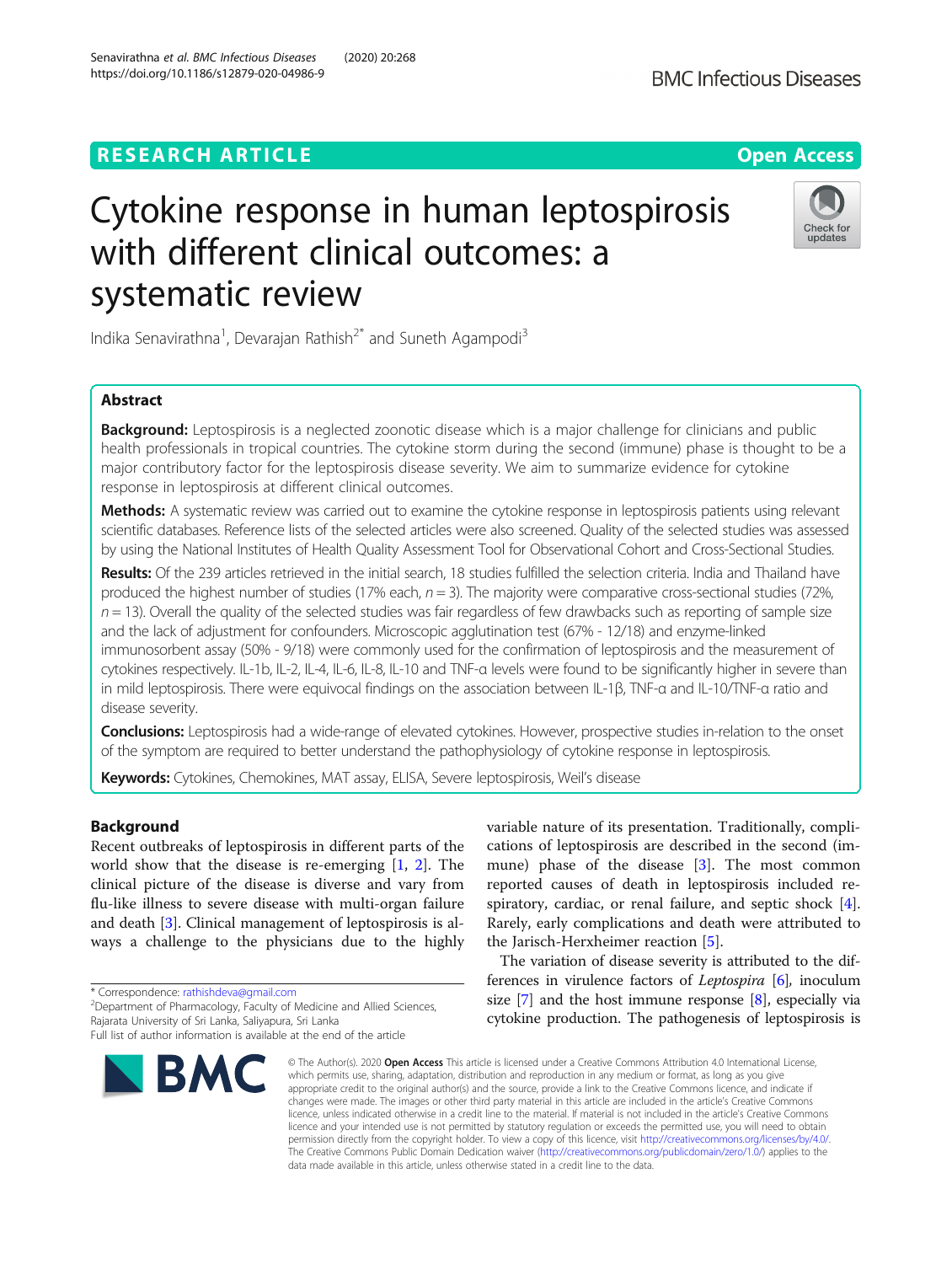still not fully described; however; the innate immunemediated complications are described. Several molecules of the infectious agents like lipopolysaccharides, hemolysins, outer membrane protein and the glycolipoprotein have been implicated with the disease [\[3](#page-6-0), [9\]](#page-7-0). It is proposed that the pathogenesis of leptospirosis is driven through the cytokine response [\[10\]](#page-7-0).

Many viral infections show an abnormal immune response and cytokine production [[11](#page-7-0)]. Dengue hemorrhagic fever (DHF) is closely linked to the host innate and adaptive immune response. IL-6, IL-8, IL-10, IP-10, MCP-1, TNF-α and vascular endothelial growth factors (VEGF-A) promote clinical manifestations of DHF [\[12\]](#page-7-0). Pathogenesis of Ebola virus is influenced by multiple factors out of which excessive inflammatory response is a significant feature [\[13\]](#page-7-0). The potential source of inflammatory cytokines during multiple viral hemorrhagic fever infections could vary. Dendritic cells secrete minimal amounts of cytokines since they are targeted by multiple viruses (arenaviruses, bunyaviruses, filoviruses, and flaviviruses). However, monocytes and macrophages appear to be playing a dominant role in secreting inflammatory cytokines during these infections [[11](#page-7-0)]. Severe systemic clinical manifestations of gram-positive sepsis are also attributed to the non-specific pathogen-associated molecular pattern effect of peptidoglycan and lipoteichoic acid which trigger toll-like receptor 2 and induce inflammation. Similarly, lipopolysaccharides has its inflammatory effect through trigger toll-like receptor 4 [\[14](#page-7-0)]. The function of the immune system is to eliminate the microbial pathogen by producing pro-inflammatory agents such as cytokines. However, tissue injury could be possible with excessive production of cytokines [[15](#page-7-0)]. We aim to systematically review

the previous evidence on cytokine response in leptospirosis at different clinical outcomes.

# **Methods**

# Eligibility criteria

Full-text articles which reported cytokine response in human leptospirosis were included in this review. Reports in the non-English language were excluded. Reports were not excluded based on the year of publication or patient population.

#### Information sources and search strategy

The studies published before 31st of August 2018 were identified through systemic searches of electronic databases and cross-checking reference lists of the selected articles. Cochrane-Library, Google-Scholar, Google, PubMed, Science-Direct, Trip and Web of Science were the databases searched using a string of keywords (Fig. 1). Appropriate Medical Subjects Heading (MeSH) and other relevant terms were used to identify published studies.

#### Study selection

IS performed a comprehensive literature search. All selected titles and abstracts were independently screened by IS and DR. Full-text articles were assessed when the abstract was unclear. The selected studies were independently reviewed by SA to confirm eligibility.

# Data collection process, data items and data analysis

Year of publication, demographic details, study design, methods of leptospirosis confirmation, types and methods

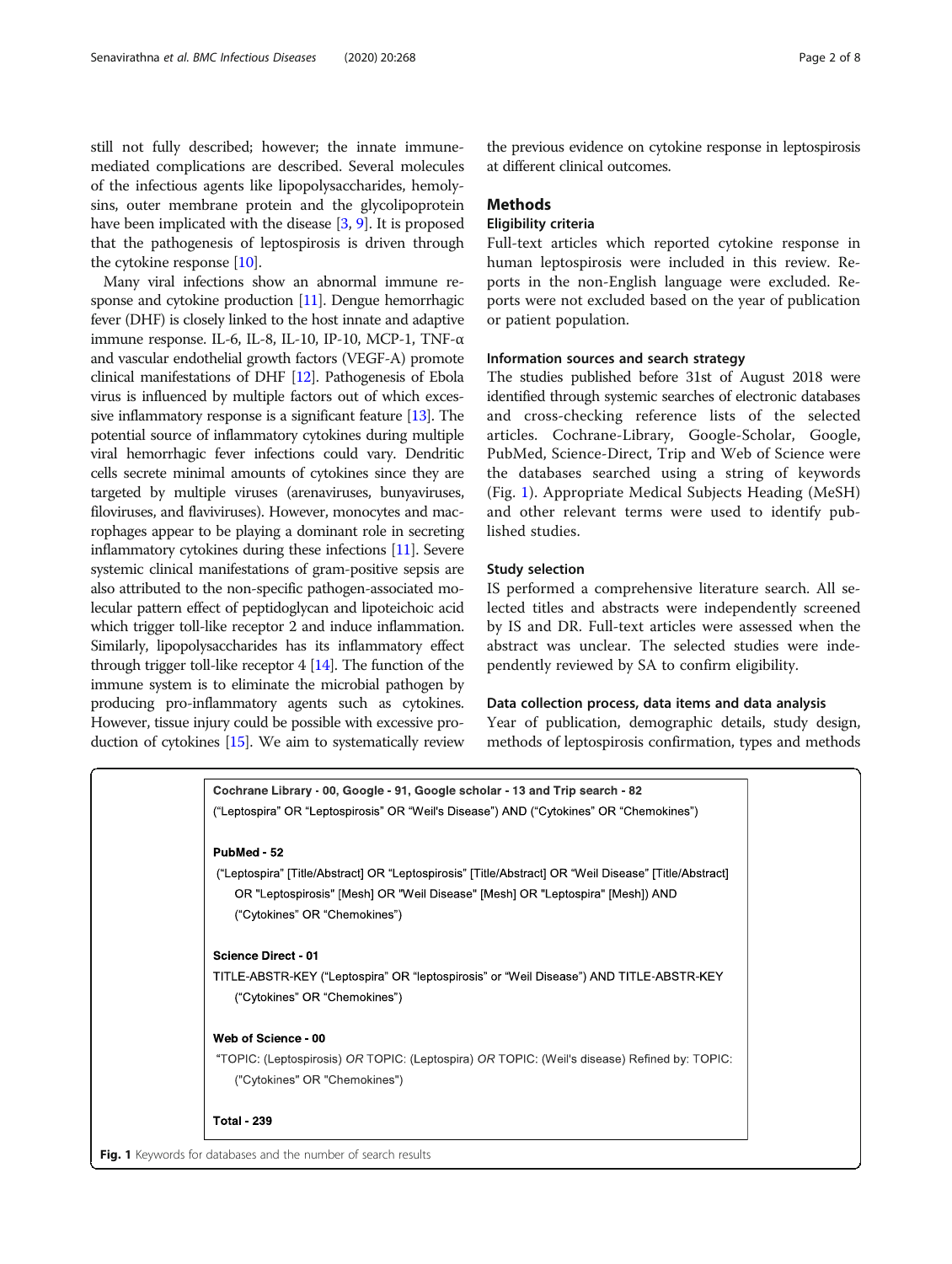the selected studies. The Population, Intervention, Comparator and Outcome (PICO) were patients with leptospirosis / severe disease / fatal outcome, cytokine analysis, healthy individuals/patients with mild disease/ survivors and the cytokine levels respectively. SI units were used for presenting data. The data were analysed using Microsoft Excel (Additional file [1](#page-6-0)). Descriptive statistics were used to describe the data. The Cochrane guideline for systematic review was followed [[16\]](#page-7-0). The review is presented according to the PRISMA - Preferred Reporting Items for Systematic Reviews guidelines [\[17](#page-7-0)]. Quality assessment of the selected studies was done using the National Institutes of Health Quality Assessment Tool for Observational Cohort and Cross-Sectional Studies (Additional file [2](#page-6-0)) [\[18](#page-7-0)]. Graphs were drawn using the GraphPad Prism 8 software [\[19](#page-7-0)].

## Results

# Selected studies

A total of 239 search results were identified via the database search and additionally two articles were identified by screening the reference list (Fig. 2). After removal of

duplicates,177 articles were included for the title and abstract screening. Out of the above, 134 articles were excluded due to irrelevance to study objective, unavailability of full text and non-English language. The full-texts of the remaining 43 articles were examined for suitability to the review criteria, and 25 were excluded. After the screening procedure, 18 articles were selected for the systematic review [[20](#page-7-0)–[37\]](#page-7-0). Selected articles were published over 18 years from 2000 to 2018. Quality assessment of the selected studies revealed a lack of reporting of sample size justification (or power description or variance or effect estimates), blinding of outcome assessors to the exposure status and the statistical adjustment of potential confounding variables. Summary of the quality assessment of the selected studies is given in Additional file [2.](#page-6-0)

# Characteristics of the studies

Most of the studies were conducted in India and Thailand (each 17% - 3/18). The majority of the studies were comparative cross-sectional studies (83% - 15/18). Patients with clinical suspicion (seronegative) (1/18), presumptive diagnosis (2/18), confirmed diagnosis (3/ 18), exposure (1/18), mild disease (7/18), severe disease

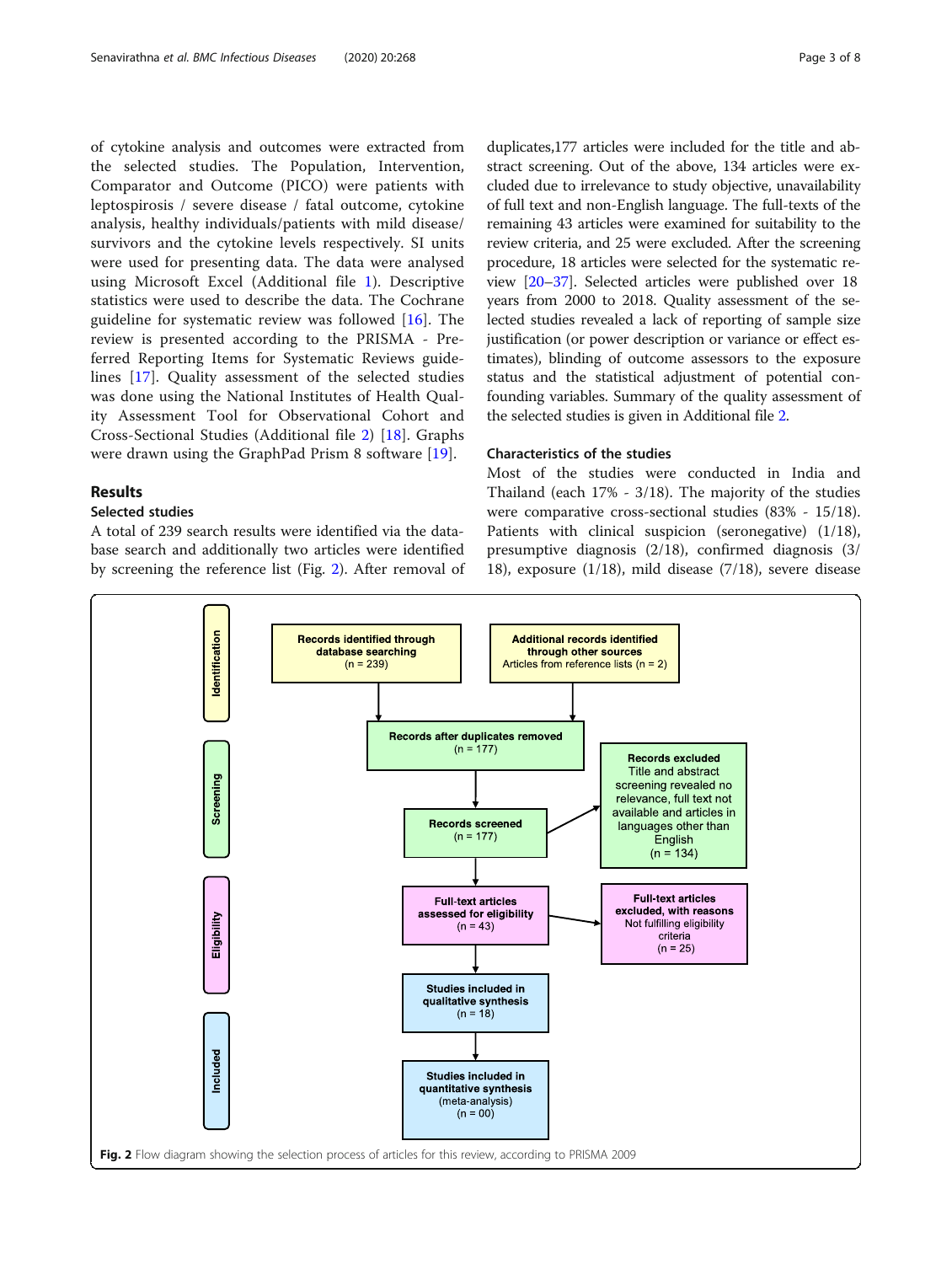(7/18), acute kidney injury (1/18), hepatitis (2/18), scrub typhus  $(1/18)$ , recovery  $(2/18)$  and fatal  $(1/18)$  were included as subjects in the selected studies. Healthy controls were used in 11 studies. The timing of the sample collection for cytokine measurement was reported in four studies, and it varied from 3 days to 2.8 years. A total of 1264 subjects participated in the selected studies. Thirteen studies reported the composition of male and female participants and accordingly there were a total of 551 males and 188 females. The mean age of the patients varied from 28.3 to 54.2 years. Microscopic agglutination test (MAT) (67% - 12/18) was commonly used for confirmation of leptospirosis. Other methods were clinical signs, culture, IFA-IgM, IgG, IgM ELISA, Lepto Tek Dri-DOT, Microscopy, nested PCR, PCR and RT-PCR (Additional file [1\)](#page-6-0). Enzyme-linked immunosorbent assay (ELISA) (50% - 9/18) was commonly used for the measurement of cytokines. Other methods were Bio-Plex multiplex cytokine assay (2/18), Bio-PlexTM suspension array system (1/18), Chemiluminescent enzyme immunoassay (1/18), Cytometric beads array multiplex assay (1/18), Flow cytometric analysis (2/18), Flow cytometer (FACSCalibur) inflammatory colorimetric bead array (1/18) and Protein microarray (quantitative RayBIO) (1/18) (Additional file [1](#page-6-0)).

#### Cytokine response in leptospirosis patients

Cytokines Eotaxin, Eotaxin-2, FGF, G-CSF, GMCSF, I-309, ICAM-1, IFN-γ, IL-1β, IL-1α, IL-1RA, IL-2, IL-3, IL-4, IL-5, IL-6, IL-6SR, IL-7, IL-8, IL-9, IL-10, IL-11, IL-12P40, IL-12P70, IL-12, IL-13, IL-15, IL-16, IL-17A, IL-18, IL-21, IL-23, IP-10, MCP-1, MCP-2, MCSF, MIG, MIP-1α, MIP-1β, MIP-1δ, PDGF, PDGF-BB, RANTES, sTNFR1, sTNFR2, TGF-β, TGF-β1, TIMP-2, TNF-α, TNF-β, VEGF were studied in the selected articles (Additional file [1](#page-6-0)). TNF-α levels were measured in all studies except one.

Studies reported Eotaxin-2 [\[22](#page-7-0)], G-CSF [\[22\]](#page-7-0), GM-CSF [[22,](#page-7-0) [33\]](#page-7-0), IFN-γ [[22\]](#page-7-0), IL-1β [\[22\]](#page-7-0), IL-2 [[35\]](#page-7-0), IL-4 [[22\]](#page-7-0), IL-6 [[21,](#page-7-0) [22,](#page-7-0) [26,](#page-7-0) [31,](#page-7-0) [33,](#page-7-0) [34\]](#page-7-0), IL-7 [[22\]](#page-7-0), IL-8 [\[21](#page-7-0), [23](#page-7-0), [26](#page-7-0), [31](#page-7-0), [33](#page-7-0), [36\]](#page-7-0), IL-10 [[21,](#page-7-0) [22](#page-7-0), [26,](#page-7-0) [31,](#page-7-0) [36](#page-7-0)], IL-11 [[22\]](#page-7-0), IL-12P40 [\[28](#page-7-0)], IL-13 [[22\]](#page-7-0), IL-17 [\[22\]](#page-7-0), IL-21 [\[20](#page-7-0)], IL-23 [\[20](#page-7-0)], IP-10 [[27](#page-7-0), [33\]](#page-7-0), MCP-1 [\[22,](#page-7-0) [33](#page-7-0)], MIG [[27\]](#page-7-0), MIP-1δ [[22\]](#page-7-0), sTNFR1 [[22\]](#page-7-0), TNF-α [\[20](#page-7-0)–[22,](#page-7-0) [31](#page-7-0), [34](#page-7-0), [35](#page-7-0)] and VEGF [\[33](#page-7-0)] as elevated among leptospirosis patients. In addition, studies also reported IL-1β [[21,](#page-7-0) [26\]](#page-7-0), IL-12P70 [21, 26] and TNF- $\alpha$  [[21](#page-7-0), [23,](#page-7-0) [26](#page-7-0), [36](#page-7-0)], levels as low or undetectable in leptospirosis patients and healthy controls. Higher levels of IL-8  $[36]$  $[36]$ , IL-10  $[36]$  $[36]$  and lower levels of TNF- $\alpha$   $[36]$  were found to be associated with better prognosis. The first, 5 days of infection showed peak levels of IL-1RA, MCP-1, MIP-1β and TNF- $\alpha$ ; the second 5 days had peak levels of GM-CSF, IL-1β, IL-6, IL-8, IL-9, IP-10 and MIP-1α; VEGF peaked at 11–15 days [[33\]](#page-7-0). Tuero et al. 2010

revealed a significantly less peripheral blood mononuclear cell production of IL10 in patients than in controls [\[25\]](#page-7-0). Kyriakidis et al. 2011 showed that the day of illness is a determinant of cytokine levels and that the age of the patients correlates with sTNFR1 levels [\[24](#page-7-0)]. An involvement of Th17 cells in the immunopathogenesis of leptospirosis was proposed by Bandara et al. 2018 because an increase in IL-17A, IL-21 and IL-23 levels were observed [[20\]](#page-7-0). Latha et al. 2015 demonstrated significant levels of TNF-α and IL-6 in sera which were reactive in Leptospira tarassovi outer membrane protein IgM ELISA [[34\]](#page-7-0). Wang et al. 2012 revealed that the secretion of pro-inflammatory cytokines is induced by hemolysin of Leptospira interogans in human macrophages [[22\]](#page-7-0). Table [1](#page-4-0) summarizes mean (SD) of the five most commonly reported cytokines among leptospirosis patients with different outcomes and the controls (Fig. [3](#page-5-0)).

#### Cytokines response in severe leptospirosis

IL-1β [\[37](#page-7-0)], IL-2 [[37](#page-7-0)], IL-4 [[37\]](#page-7-0), IL-6 [\[31](#page-7-0)], IL-8 [[31](#page-7-0), [37](#page-7-0)], IL-10 [[31,](#page-7-0) [37](#page-7-0)] and TNF- $\alpha$  [\[35,](#page-7-0) [37\]](#page-7-0) levels were significantly higher in severe than in the mild group. Elevated levels of IFN-γ [\[37](#page-7-0)], IL-6 [[26,](#page-7-0) [37\]](#page-7-0), IL-8 [[26](#page-7-0), [37\]](#page-7-0), IL-10 [[24,](#page-7-0) [37](#page-7-0)], sTNFR1 [\[24](#page-7-0)] and TNF- $\alpha$  [[23\]](#page-7-0) were observed in fatal outcomes. IL-21 and IL-23 were significantly elevated in patients with renal failure than in mild disease [[20\]](#page-7-0). Leptospiral hepatitis showed a suppressed TNF- $\alpha$ and a 3–4 fold increase in liver enzymes along with elevated levels of IL-8 [[23\]](#page-7-0). Liver insufficiency also had elevated levels of IL-23 and TNF- $\alpha$  [[20\]](#page-7-0) than in mild disease. A study revealed a significantly lower TNF-α with pul-monary disease [[33](#page-7-0)] while another study had higher TNF- $\alpha$ levels in pulmonary disease [\[24\]](#page-7-0). Patients with severe pulmonary haemorrhage had significantly higher levels of IL-5, IL-6, IL-8, and IL-10. IL-6 was associated with severe pulmonary haemorrhage in fatal outcomes even after adjusting for age and duration of symptoms [\[37\]](#page-7-0).

High IL-10/TNF-α ratio was associated with leptospirosis [[36\]](#page-7-0) and fatal outcomes [\[37](#page-7-0)]. By contrast, other studies showed that low IL-10/TNF-α ratio was associated with leptospirosis [\[35\]](#page-7-0), severe disease [\[32](#page-7-0)] and fatal outcomes [[24](#page-7-0)]. However, IL-10/TNF-a ratio did not correlate with sex or age [\[24](#page-7-0)].

# Cytokines response in leptospirosis treatment

More than five doses of antimicrobial agents (penicillin, ceftriaxone, doxycycline) significantly lowered IL-6 and IL-8 levels, when compared to lower doses. IL-8 levels were negatively associated with the total number of antimicrobial doses administered (penicillin, ceftriaxone, doxycycline) and also with the number of ceftriaxone doses administered [[21](#page-7-0)]. Extended sustained low-efficiency dialysis via hemodiafiltration significantly decreased the post-admission levels of IL-17, IL-7, and MCP-1 compared to the dialysis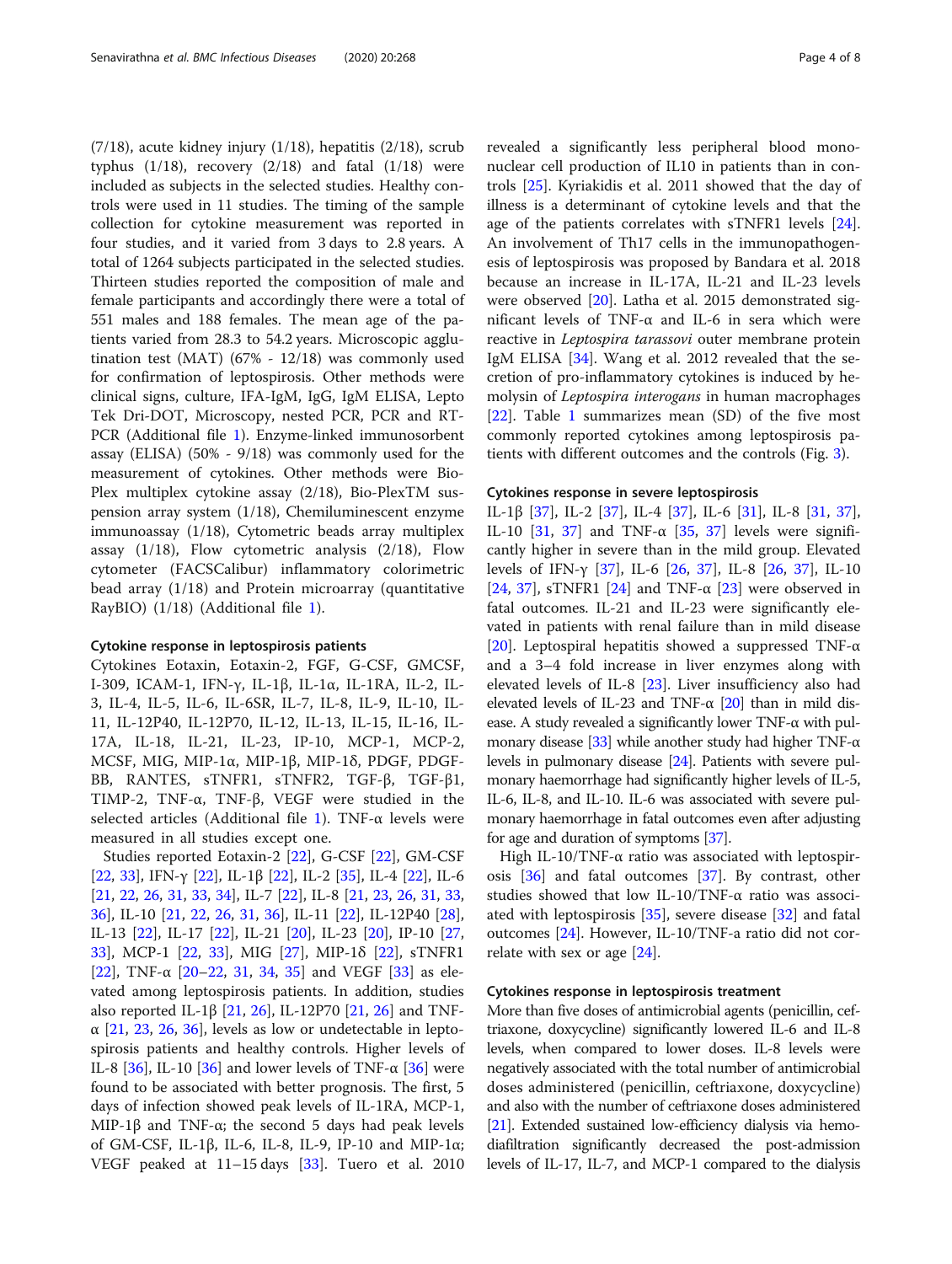<span id="page-4-0"></span>

| Study No                                        | Year Type |                                                              | Control            |                    |                    |                    | Leptospirosis<br>patients           |                    |                    | Mild disease       |                    |                    | Severe disease      |                    | Survived           |                     |                         | Fatal              |                    |                    | Liver involvement                        |                         |                         |                    | Renal involvement  |  |
|-------------------------------------------------|-----------|--------------------------------------------------------------|--------------------|--------------------|--------------------|--------------------|-------------------------------------|--------------------|--------------------|--------------------|--------------------|--------------------|---------------------|--------------------|--------------------|---------------------|-------------------------|--------------------|--------------------|--------------------|------------------------------------------|-------------------------|-------------------------|--------------------|--------------------|--|
|                                                 |           |                                                              | $\subset$          | (pq/ml)<br>Mean    | SD                 | $\subset$          | Mean<br>(pg/ml)                     | SD                 | $\subset$          | (pq/ml)<br>Mean    | SD                 | $\subset$          | $(\log(m))$<br>Mean | SD                 | $\subset$          | (pq/ml)<br>Mean     | S                       | $\subset$          | (pq/ml)<br>Mean    | SD                 | $(\log(m))$<br>Mean<br>$\subset$         | SD                      | $\subset$               | (pg/ml)<br>Mean    | SO                 |  |
| Bandara K                                       | 2018      | $0 - 1$                                                      | $\overline{12}$    | 186                | 10.5               | 57                 | 30.7                                | 33.2               | $\widetilde{\Xi}$  | $\widetilde{\Xi}$  | $\widetilde{\Xi}$  | 兰                  | $\widetilde{\Xi}$   | $\widetilde{\Xi}$  | 兰                  | $\widetilde{\Xi}$   | $\widetilde{\Xi}$       | 旨                  | $\widetilde{\Xi}$  | $\widetilde{\Xi}$  | 7.9                                      | $\ddot{\theta}$         | ₫                       | 11.4               | 11.8               |  |
|                                                 |           | TNF-a                                                        | $\overline{C}$     | 63.0               | 37.2               | 57                 | 700.0                               | 619.0              | $\frac{\alpha}{2}$ | $\widetilde{\Xi}$  | $\widetilde{\Xi}$  | $\frac{\alpha}{2}$ | $\frac{\alpha}{2}$  | $\frac{\alpha}{2}$ | $\widetilde{\Xi}$  | $\frac{\alpha}{2}$  | $\widetilde{\Xi}$       | $\frac{\alpha}{2}$ | $\frac{\alpha}{2}$ | $\frac{\alpha}{2}$ | œ<br>702.                                |                         | $\overline{4}$<br>532.3 | 422.5              | 373.               |  |
| Fernando N                                      | 2018      | $\frac{6}{1}$                                                | $\frac{8}{1}$      | 5                  | O.2                | 5                  | Ā.<br>39                            | 83.1               | 26                 | 57.9               | 87.7               | 25                 | 128                 | 3.5                | $\frac{\alpha}{2}$ | $\frac{\alpha}{2}$  | ΨŘ                      | 旨                  | $\frac{\alpha}{2}$ | $\frac{\alpha}{Z}$ | 旨<br>E                                   | $\widetilde{\Xi}$       | $\frac{1}{2}$           | $\frac{\alpha}{2}$ | $\widetilde{\Xi}$  |  |
|                                                 |           | $\frac{8}{1}$                                                | $\approx$          | ៊                  | 0.4                | 5                  | œ<br>25                             | 35.2               | $\approx$          | 36.2               | 35.7               | 25                 | 17                  | 62                 | $\frac{\alpha}{2}$ | $\frac{\alpha}{2}$  | $\frac{\alpha}{2}$      | 旨                  | $\frac{\alpha}{2}$ | $\frac{\alpha}{2}$ | $\frac{\alpha}{2}$<br>$\frac{\alpha}{2}$ | $\frac{\alpha}{2}$      | $\frac{\alpha}{2}$      | $\frac{\alpha}{2}$ | $\frac{\alpha}{2}$ |  |
|                                                 |           | $0 - 1$                                                      | $\frac{8}{10}$     | 0.0                | $\circ$            | 5                  | $\sum_{i=1}^{n}$<br>$\overline{2}1$ | 68.7               | $\%$               | 48.0               | 78.1               | 25                 | $\overline{0}$      | œ                  | 旨                  | $\frac{R}{Z}$       | $\frac{R}{Z}$           | 旨                  | $\frac{\alpha}{2}$ | $\frac{\alpha}{2}$ | 旨<br>$\frac{\alpha}{\beta}$              | $\frac{\alpha}{\alpha}$ | $\frac{\alpha}{2}$      | $\frac{\alpha}{2}$ | $\frac{\alpha}{2}$ |  |
| Chirathaworn C                                  | 2016      | $\phi$ –1                                                    | 25                 |                    | $\widetilde{\Xi}$  | $\frac{\alpha}{2}$ |                                     | $\frac{\alpha}{2}$ | 20                 | 86.7               | $\widetilde{\Xi}$  | 20                 | 849.2               | $\frac{\alpha}{2}$ | $\frac{\alpha}{2}$ | $\frac{\alpha}{2}$  | $\frac{\alpha}{2}$      | 旨                  | $\frac{\alpha}{2}$ | $\frac{\alpha}{2}$ | $\frac{\alpha}{2}$<br>$\frac{\alpha}{2}$ | $\frac{\alpha}{2}$      | $\frac{\alpha}{2}$      | $\frac{\alpha}{2}$ | $\widetilde{\Xi}$  |  |
|                                                 |           | $\stackrel{\textstyle\circ}{=}\stackrel{\textstyle\circ}{=}$ | 25                 | 325                | $\frac{\alpha}{2}$ | $\widetilde{\Xi}$  |                                     | $\frac{\alpha}{2}$ | $\approx$          | 1020.0             | $\frac{\alpha}{2}$ | 20                 | 2244.5              | ⋚                  | 旨                  | $\frac{\alpha}{2}$  | $\frac{\alpha}{2}$      | 旨                  | $\frac{\alpha}{2}$ | $\frac{\alpha}{2}$ | 旨<br>$\frac{\alpha}{2}$                  | $\frac{\alpha}{2}$      | $\frac{\alpha}{2}$      | $\frac{\alpha}{2}$ | $\widetilde{\Xi}$  |  |
|                                                 |           | $U-10$                                                       | 25                 | 4.0                | $\widetilde{\Xi}$  | $\frac{\alpha}{2}$ |                                     | $\frac{\alpha}{2}$ | $\infty$           | 1020.0             | $\frac{1}{2}$      | 20                 | 234.7               | Ξ                  | E                  | $\frac{\alpha}{2}$  | $\frac{\alpha}{\alpha}$ | 旨                  | $\frac{\alpha}{2}$ | $\frac{\alpha}{2}$ | $\frac{\alpha}{2}$<br>$\frac{\alpha}{2}$ | $\widetilde{\Xi}$       | $\frac{\alpha}{2}$      | $\frac{\alpha}{2}$ | $\widetilde{\Xi}$  |  |
|                                                 |           | $TNF-a$                                                      | 25                 | 7.9                | $\widetilde{\Xi}$  | $\widetilde{\Xi}$  |                                     | $\frac{\alpha}{2}$ | 20                 | 58.7               | $\frac{\alpha}{2}$ | 20                 | 11.0                | ⋚                  | 旨                  | $\frac{\alpha}{2}$  | $\frac{\alpha}{2}$      | 旨                  | $\frac{\alpha}{2}$ | $\frac{\alpha}{2}$ | 旨<br>$\frac{\alpha}{2}$                  | $\widetilde{\Xi}$       | $\frac{\alpha}{2}$      | ⋚                  | $\widetilde{\Xi}$  |  |
| Papa A                                          | 2015      | IFN-Y                                                        | $\overline{20}$    | 137.1              | $\frac{\alpha}{2}$ | $\frac{\alpha}{2}$ |                                     | $\widetilde{\Xi}$  |                    | 30.2               | $\frac{\alpha}{2}$ | A                  | 170.4               | 旨                  | 旨                  | $\frac{\alpha}{2}$  | $\frac{\alpha}{2}$      | 旨                  | $\frac{\alpha}{2}$ | $\frac{\alpha}{2}$ | 旨<br>$\frac{\alpha}{\beta}$              | $\widetilde{\Xi}$       | $\frac{\alpha}{2}$      | $\frac{\alpha}{2}$ | $\widetilde{\Xi}$  |  |
|                                                 |           | $\frac{6}{1}$                                                | $\infty$           | 102                | $\widetilde{\Xi}$  | $\widetilde{\Xi}$  |                                     | $\widetilde{\Xi}$  |                    | 11.6               | $\widetilde{\Xi}$  | A                  | 190.8               | JR                 | E                  | $\frac{\alpha}{2}$  | $\widetilde{\Xi}$       | 兰                  | ⋚                  | $\frac{\alpha}{2}$ | 兰<br>$\widetilde{\Xi}$                   | $\widetilde{\Xi}$       | $\frac{\alpha}{2}$      | $\frac{\alpha}{2}$ | $\widetilde{\Xi}$  |  |
|                                                 |           | $\overline{\mathbb{L}}$ -8                                   | $\infty$           | 192                | $\widetilde{\Xi}$  | $\frac{\alpha}{2}$ |                                     | $\frac{\alpha}{2}$ |                    | 111.6              | $\frac{\alpha}{2}$ | A                  | 223.6               | E                  | 旨                  | $\frac{\alpha}{2}$  | $\frac{\alpha}{2}$      | 兰                  | $\widetilde{\Xi}$  | $\frac{\alpha}{2}$ | $\frac{\alpha}{2}$<br>$\frac{\alpha}{2}$ | $\frac{\alpha}{2}$      | $\frac{\alpha}{2}$      | 旨                  | $\widetilde{\Xi}$  |  |
|                                                 |           | $\overline{\mathsf{L}}$ -10                                  | $\infty$           | 20.4               | $\widetilde{\Xi}$  | $\widetilde{\Xi}$  |                                     | $\widetilde{\Xi}$  |                    | 30.2               | $\frac{\alpha}{2}$ | A                  | 43.4                | $\frac{R}{Z}$      | 旨                  | $\frac{\alpha}{2}$  | $\frac{\alpha}{2}$      | $\frac{\alpha}{2}$ | $\widetilde{\Xi}$  | $\frac{\alpha}{2}$ | $\frac{\alpha}{2}$<br>$\widetilde{\Xi}$  | $\frac{\alpha}{2}$      | $\frac{\alpha}{2}$      | $\frac{\alpha}{2}$ | $\widetilde{\Xi}$  |  |
|                                                 |           | TNF-a                                                        | $\gtrsim$          | 55.2               | $\frac{\alpha}{2}$ | $\frac{\alpha}{2}$ |                                     | $\frac{\alpha}{2}$ |                    | 82.1               | $\widetilde{\Xi}$  | $\overline{4}$     | 124.5               | Ξ                  | 兰                  | $\frac{\alpha}{2}$  | $\widetilde{\Xi}$       | $\frac{\alpha}{2}$ | ⋚                  | $\frac{\alpha}{2}$ | $\widetilde{\Xi}$<br>$\widetilde{\Xi}$   | $\widetilde{\Xi}$       | $\frac{\alpha}{2}$      | ⋚                  | $\widetilde{\Xi}$  |  |
| Rizvi M                                         | 2014      | $\frac{8}{1}$                                                | $\approx$          | 53.8               | $\widetilde{\Xi}$  | $\widetilde{\Xi}$  |                                     | $\frac{\alpha}{2}$ | $\widetilde{\Xi}$  | E                  | $\frac{R}{Z}$      | 旨                  | $\widetilde{\Xi}$   | $\frac{\alpha}{2}$ | 旨                  | 兰                   | $\frac{1}{2}$           | $\frac{\infty}{2}$ | $\frac{\infty}{2}$ | $\frac{\alpha}{2}$ | 176.0<br>$\frac{4}{5}$                   | $\frac{R}{Z}$           | $\frac{\alpha}{2}$      | $\widetilde{\Xi}$  | $\widetilde{\Xi}$  |  |
|                                                 |           | $\frac{1}{2}$                                                | 30                 | 12.8               | $\frac{\alpha}{2}$ | $\frac{\alpha}{2}$ |                                     | $\widetilde{\Xi}$  | 兰                  | 兰                  | $\frac{\alpha}{2}$ | 旨                  | $\widetilde{\Xi}$   | $\frac{R}{Z}$      | $\frac{\alpha}{2}$ | $\widetilde{\Xi}$   | $\frac{\alpha}{2}$      | $\frac{\alpha}{2}$ | ⋚                  | $\frac{\alpha}{2}$ | 32.9<br>$\frac{1}{2}$                    | $\frac{\alpha}{2}$      | $\frac{\alpha}{2}$      | ⋚                  | $\widetilde{\Xi}$  |  |
|                                                 |           | TNF-a                                                        | $\overline{30}$    | 167.0              | $\frac{\alpha}{2}$ | $\widetilde{\Xi}$  |                                     | ΨŘ                 | 旨                  | 旨                  | $\frac{1}{2}$      | 旨                  | 旨                   | $\frac{\alpha}{2}$ | E                  | $\widetilde{\Xi}$   | $\frac{\alpha}{2}$      | $\frac{\alpha}{2}$ | $\frac{\alpha}{2}$ | $\frac{\alpha}{2}$ | 46.5<br>$\frac{4}{5}$                    | $\frac{1}{2}$           | $\frac{\alpha}{\alpha}$ | $\frac{\alpha}{2}$ | $\widetilde{\Xi}$  |  |
| Kyriakidis I                                    | 2011      | $\frac{6}{11}$                                               | $\frac{\alpha}{2}$ | $\frac{\alpha}{Z}$ | $\widetilde{\Xi}$  | 4                  | Ñ<br>$\frac{6}{4}$                  | $\frac{\alpha}{2}$ | 兰                  | $\widetilde{\Xi}$  | $\frac{R}{Z}$      | 旨                  | $\frac{\alpha}{2}$  | $\frac{\alpha}{2}$ | 39                 | 44.2                | $\frac{\alpha}{2}$      | 5                  | 105.9              | $\frac{\alpha}{2}$ | $\widetilde{\Xi}$<br>$\frac{\alpha}{2}$  | $\frac{\alpha}{2}$      | $\frac{\alpha}{2}$      | $\widetilde{\Xi}$  | $\widetilde{\Xi}$  |  |
|                                                 |           | $\overline{\mathbb{L}}$ -8                                   | $\frac{\alpha}{2}$ | $\frac{\alpha}{2}$ | $\widetilde{\Xi}$  | 4                  | 6.8                                 | $\frac{R}{Z}$      | 旨                  | 旨                  | $\frac{\alpha}{2}$ | 旨                  | 旨                   | $\frac{\alpha}{2}$ | 39                 | 55                  | $\frac{\alpha}{2}$      |                    | 2.8                | $\frac{\alpha}{2}$ | 旨<br>$\frac{\alpha}{2}$                  | $\frac{\alpha}{2}$      | $\frac{\alpha}{2}$      | $\frac{\alpha}{2}$ | $\frac{\alpha}{2}$ |  |
|                                                 |           | $0 - 1$                                                      | $\widetilde{\Xi}$  | $\widetilde{\Xi}$  | $\widetilde{\Xi}$  | $\overline{4}$     | w<br>47                             | $\widetilde{\Xi}$  | $\widetilde{\Xi}$  | $\frac{\alpha}{2}$ | $\frac{\alpha}{2}$ | $\widetilde{\Xi}$  | $\frac{\alpha}{2}$  | $\frac{\alpha}{2}$ | 39                 | 199                 | $\frac{\alpha}{2}$      | Ln                 | 214.3              | $\frac{\alpha}{2}$ | $\widetilde{\Xi}$<br>$\frac{\alpha}{2}$  | $\frac{\alpha}{2}$      | $\widetilde{\Xi}$       | ⋚                  | $\widetilde{\Xi}$  |  |
|                                                 |           | TNF-a                                                        | $\widetilde{\Xi}$  | $\frac{\alpha}{2}$ | $\widetilde{\Xi}$  | \$                 | O,<br>20                            | $\frac{\alpha}{2}$ | $\widetilde{\Xi}$  | $\widetilde{\Xi}$  | $\frac{\alpha}{2}$ | $\widetilde{\Xi}$  | $\frac{\alpha}{2}$  | $\frac{\alpha}{2}$ | 39                 | 4<br>$\overline{0}$ | $\frac{\alpha}{2}$      | 5                  | 193                | $\frac{\alpha}{2}$ | $\widetilde{\Xi}$<br>$\frac{\alpha}{2}$  | $\frac{\alpha}{2}$      | $\frac{\alpha}{2}$      | $\frac{\alpha}{2}$ | $\frac{\alpha}{2}$ |  |
| N Total, NR Not reported, SD Standard deviation |           |                                                              |                    |                    |                    |                    |                                     |                    |                    |                    |                    |                    |                     |                    |                    |                     |                         |                    |                    |                    |                                          |                         |                         |                    |                    |  |

Table 1 Mean (SD) of the five most commonly reported cytokines among leptospirosis patients with different outcomes and the controls Table 1 Mean (SD) of the five most commonly reported cytokines among leptospirosis patients with different outcomes and the controls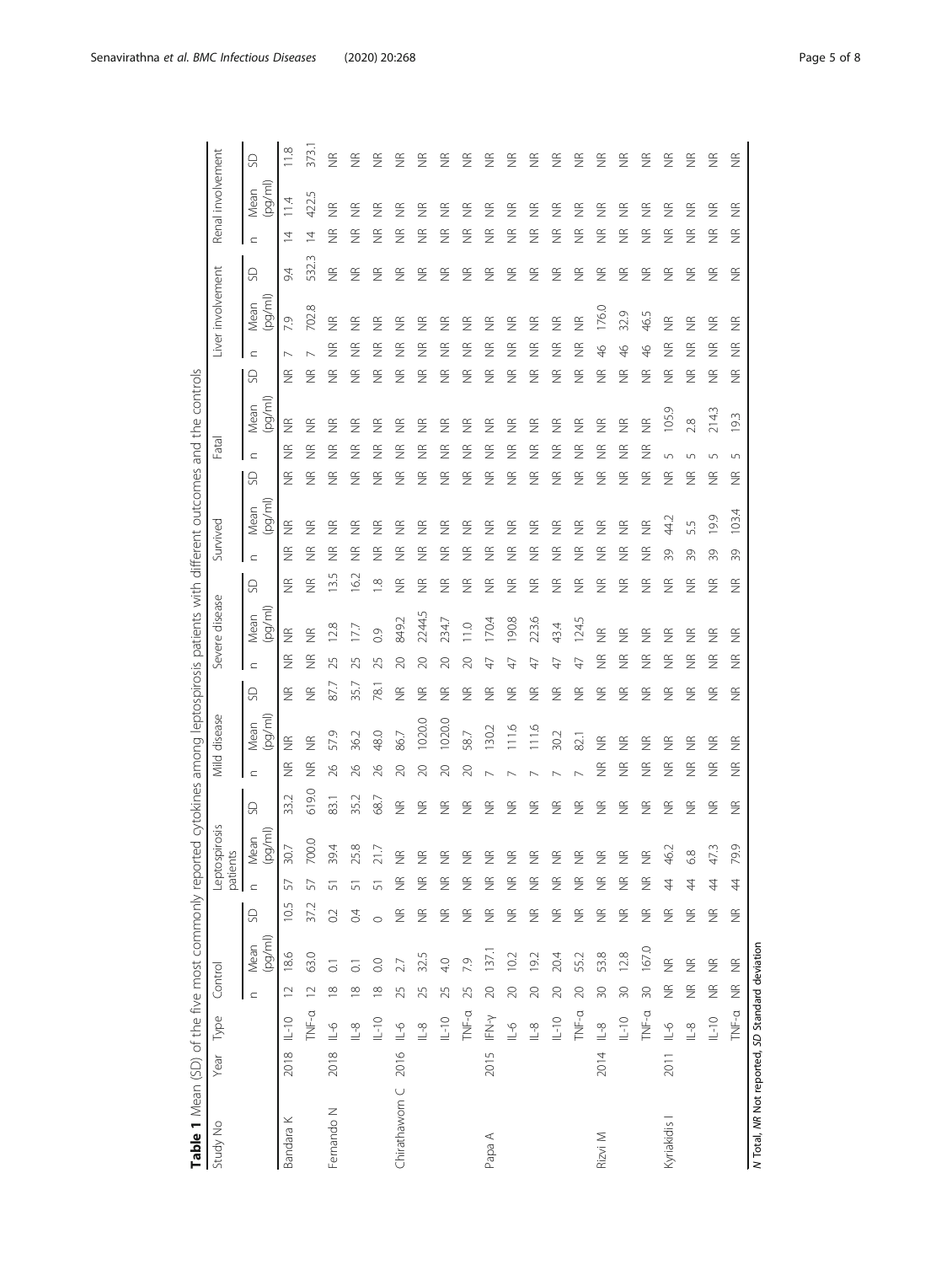<span id="page-5-0"></span>

via hemodialysis among patients with acute kidney injury or acute respiratory distress syndrome following leptospirosis [[30\]](#page-7-0).

# Discussion

The review had data from studies which included leptospirosis patients with varying degree of severity. Although, the review produced valuable data on the possible role of cytokines in leptospirosis disease severity, there were equivocal findings with regards to IL-1β, TNF-α and IL-10/TNF- α ratio among the selected studies. Failure to measure soluble TNF receptor-1 (sTNFR1) might have led to low levels of TNF- $\alpha$  in some studies, as the bound TNF- $\alpha$  will not be included in the analysis [[37\]](#page-7-0). IL-1β, IL-6 and TNF- $\alpha$  were proposed to be pro-inflammatory cytokines which enhance the inflammatory response in leptospirosis [\[10](#page-7-0)]. However, the present review found IL-1β to be low among leptospirosis patients, IL-6 to be elevated and TNF- $\alpha$  to be equivocal. The above findings could be due to the variation in the

time of sample collection in relation to the onset of the symptoms. Nevertheless, results among the complicated leptospirosis showed elevated levels of IL-6 and TNF-α which shows a higher degree of pro-inflammatory action. In contrast, IL-10 is thought to be the most important antiinflammatory cytokine which restores the immunological homeostasis in leptospirosis [[10](#page-7-0)]. In addition, IL-4 and IL-13 restrict the inflammatory response [\[10\]](#page-7-0). The present review revealed elevated levels of the above-mentioned anti-inflammatory cytokines among leptospirosis patients and patients with complicated disease. The findings suggest that anti-inflammatory response is also expected to increase in complicated leptospirosis. Therefore, a low IL-10 / TNF- $\alpha$  is most probable among patients with complicated disease.

Differential diagnosis for leptospirosis includes DHF, chikungunya, hanta virus and malaria infections. Similar to the present review, IL-6  $[38]$ , IL-8  $[38]$  $[38]$ , IL-10  $[38, 39]$  $[38, 39]$  $[38, 39]$  $[38, 39]$ , IP-10 [[38\]](#page-7-0), MCP-1 [\[38](#page-7-0)], TNF-α [\[40,](#page-7-0) [41\]](#page-7-0) and VEGF [[39](#page-7-0)]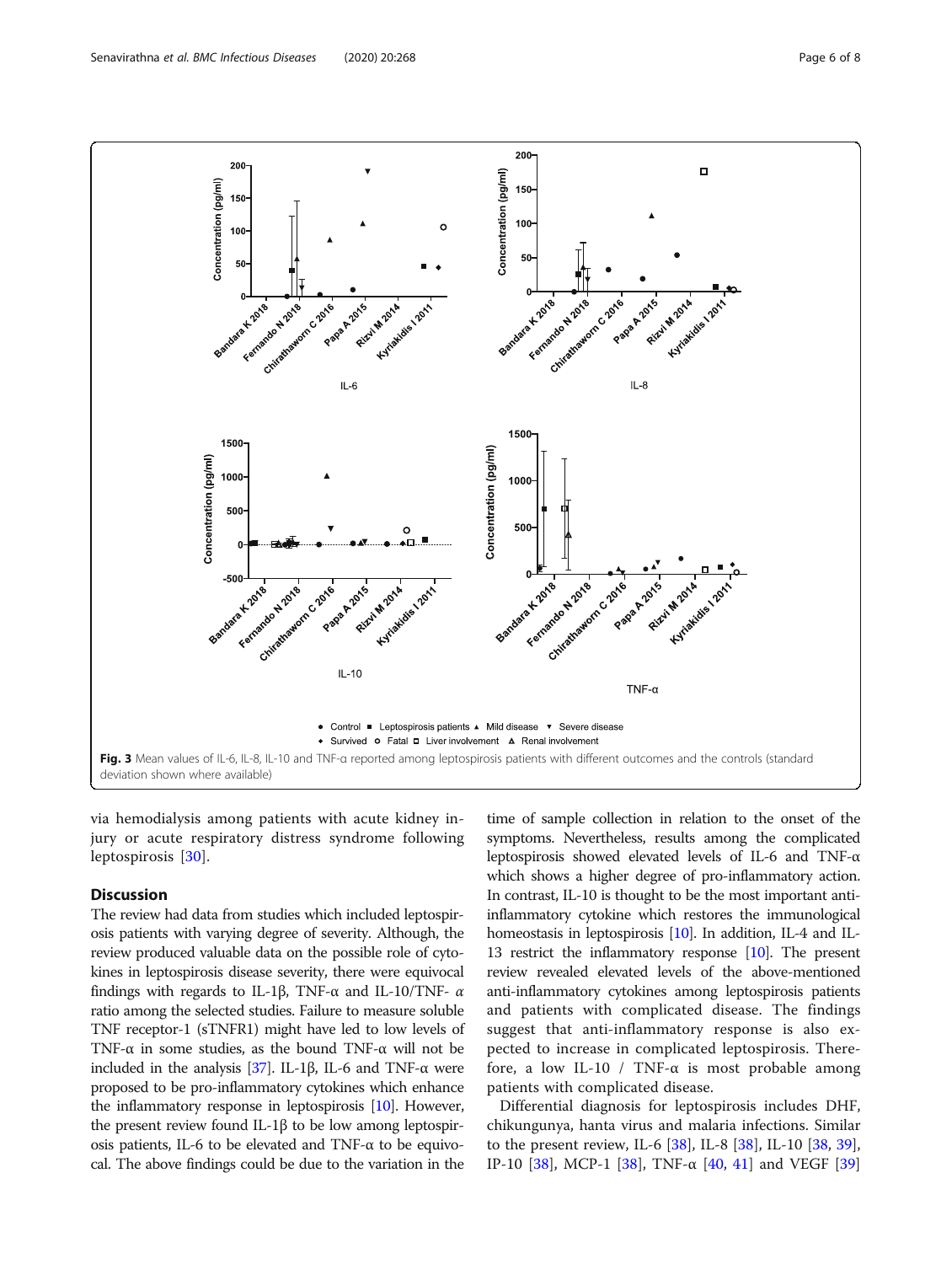<span id="page-6-0"></span>were found to be elevated in DHF, a condition common to almost all endemic settings for leptospirosis. IL-6, IL-12, IL-1RA, IP-10, and MCP-1 were also found to be elevated in chikungunya [[42](#page-7-0)–[44\]](#page-7-0). Hanta virus infection, a disease which can mimic pulmonary leptospirosis, had shown elevation of GM-CSF, IL-2, IL-6, IL-10, IL-12P40, IL-17 and VEGF [\[45](#page-7-0)]. Fatal outcomes from Plasmodium falciparum malaria showed elevated levels of IL-6, IL-10 and TNF-α than in survival which was comparable to the results on leptospirosis [\[46](#page-7-0)]. Cerebral malaria was found to have high levels of TNF-α in fatal outcomes [[46\]](#page-7-0). Moreover, Ebola viral infection showed elevation of pro-inflammatory cytokines IL-6 and IL-8 in non-survivors similar to the present review [\[47](#page-7-0), [48](#page-7-0)]. It is interesting to note that IL-6 was found to be elevated in leptospirosis, DHF, chikungunya, hanta virus, malaria and Ebola infections. However, cytokine response alone cannot be used to differentiate the above conditions.

Both Papa et al. [[33](#page-7-0)] and Kyriakidis et al. [[24](#page-7-0)] showed that the day of illness is a determinant of cytokine levels. The above fact emphasizes the need of cytokine selection in relation to the day of illness, if we are to use the cytokine levels for disease monitoring. The selected studies were heterogeneous, and the methods used for the diagnosis of leptospirosis and measurement of cytokines varied between studies, making it impossible for proper evidence synthesis. Although, the quality assessment revealed few drawbacks such as reporting of sample size and the lack of adjustment for confounders, overall the quality was fair. Nevertheless, the review points out the importance of clinical assessment as the cytokine response in leptospirosis is still poorly understood, and published literature are highly inadequate to produce a clear picture.

# Conclusions

A wide-range of cytokines were found in the circulation during a leptospirosis infection. Especially, IL-1β, IL-2, IL-4, IL-6, IL-8, IL-10 and TNF-α levels were significantly higher in severe disease. However, prospective studies with minimal sampling bias, standard diagnosis and optimum cytokine measurement in-relation to the onset of the symptom are required to better understand the pathophysiology of cytokine response in leptospirosis.

#### Supplementary information

Supplementary information accompanies this paper at [https://doi.org/10.](https://doi.org/10.1186/s12879-020-04986-9) [1186/s12879-020-04986-9](https://doi.org/10.1186/s12879-020-04986-9).

Additional file 1. Datasheet of the review on cytokine response in human leptospirosis, 2019. This provides the data extracted from the review.

Additional file 2. Summary of NIH Quality Assessment Tool for Observational Cohort and Cross-Sectional Studies. This provides the summary of quality assessment for the selected studies.

#### Abbreviations

DHF: Dengue hemorrhagic fever; MAT: Microscopic agglutination test; MeSH: Medical subjects heading; PICO: Population, intervention, comparison and outcome; PRISMA: Preferred reporting items for systematic reviews and meta-analyses; VEGF: Vascular endothelial growth factors

## Acknowledgements

Not applicable.

#### Authors' contributions

IS and DR were involved in developing the review idea and designing the review. IS performed a comprehensive literature search. All selected titles and abstracts were independently screened by IS, and DR. Full-text articles were assessed when the abstract was unclear. The selected studies were independently reviewed by SA to confirm eligibility. IS drafted the manuscript and DR and SA critically revised it. All authors read and approved the final manuscript.

#### Authors' information

SA was supported by the National Institute of Allergy and Infectious Diseases of the National Institutes of Health under Award Number U19AI115658. The above funding agency did not fund the present review neither did it have any role in the design of the study and collection, analysis, and interpretation of data and in writing the manuscript.

#### Funding

The review was self-funded.

#### Availability of data and materials

All data generated or analysed during this review are included in this published article (and its additional files).

#### Ethics approval and consent to participate

Not applicable.

#### Consent for publication

Not applicable.

#### Competing interests

The authors declare that they have no competing interests.

#### Author details

<sup>1</sup>Department of Biochemistry, Faculty of Medicine and Allied Sciences, Rajarata University of Sri Lanka, Saliyapura, Sri Lanka. <sup>2</sup>Department of Pharmacology, Faculty of Medicine and Allied Sciences, Rajarata University of Sri Lanka, Saliyapura, Sri Lanka. <sup>3</sup>Department of Community Medicine, Faculty of Medicine and Allied Sciences, Rajarata University of Sri Lanka, Saliyapura, Sri Lanka.

#### Received: 10 October 2019 Accepted: 20 March 2020 Published online: 07 April 2020

#### References

- 1. Agampodi SB, Dahanayaka NJ, Bandaranayaka AK, Perera M, Priyankara S, Weerawansa P, Matthias MA, Vinetz JM. Regional differences of leptospirosis in Sri Lanka: observations from a flood-associated outbreak in 2011. PLoS Negl Trop Dis. 2014;8(1):e2626.
- 2. Pappas G, Papadimitriou P, Siozopoulou V, Christou L, Akritidis N. The globalization of leptospirosis: worldwide incidence trends. Int J Infect Dis. 2008;12(4):351–7.
- 3. Evangelista KV, Coburn J. Leptospira as an emerging pathogen: a review of its biology, pathogenesis and host immune responses. Future Microbiol. 2010;5(9):1413–25.
- 4. Sharp TM, Rivera García B, Pérez-Padilla J, Galloway RL, Guerra M, Ryff KR, Haberling D, Ramakrishnan S, Shadomy S, Blau D, Tomashek KM, Bower WA. Early indicators of fatal leptospirosis during the 2010 epidemic in Puerto Rico. PLoS Negl Trop Dis. 2016;10(2):e0004482.
- 5. Guerrier G, D'Ortenzio E. The Jarisch-Herxheimer reaction in leptospirosis: a systematic review. PLoS One. 2013;8(3):e59266.
- 6. Thaipadungpanit J, Wuthiekanun V, Chierakul W, Smythe LD, Petkanchanapong W, Limpaiboon R, Apiwatanaporn A, Slack AT, Suputtamongkol Y, White NJ, Feil EJ, Day NPJ, Peacock SJ. A dominant